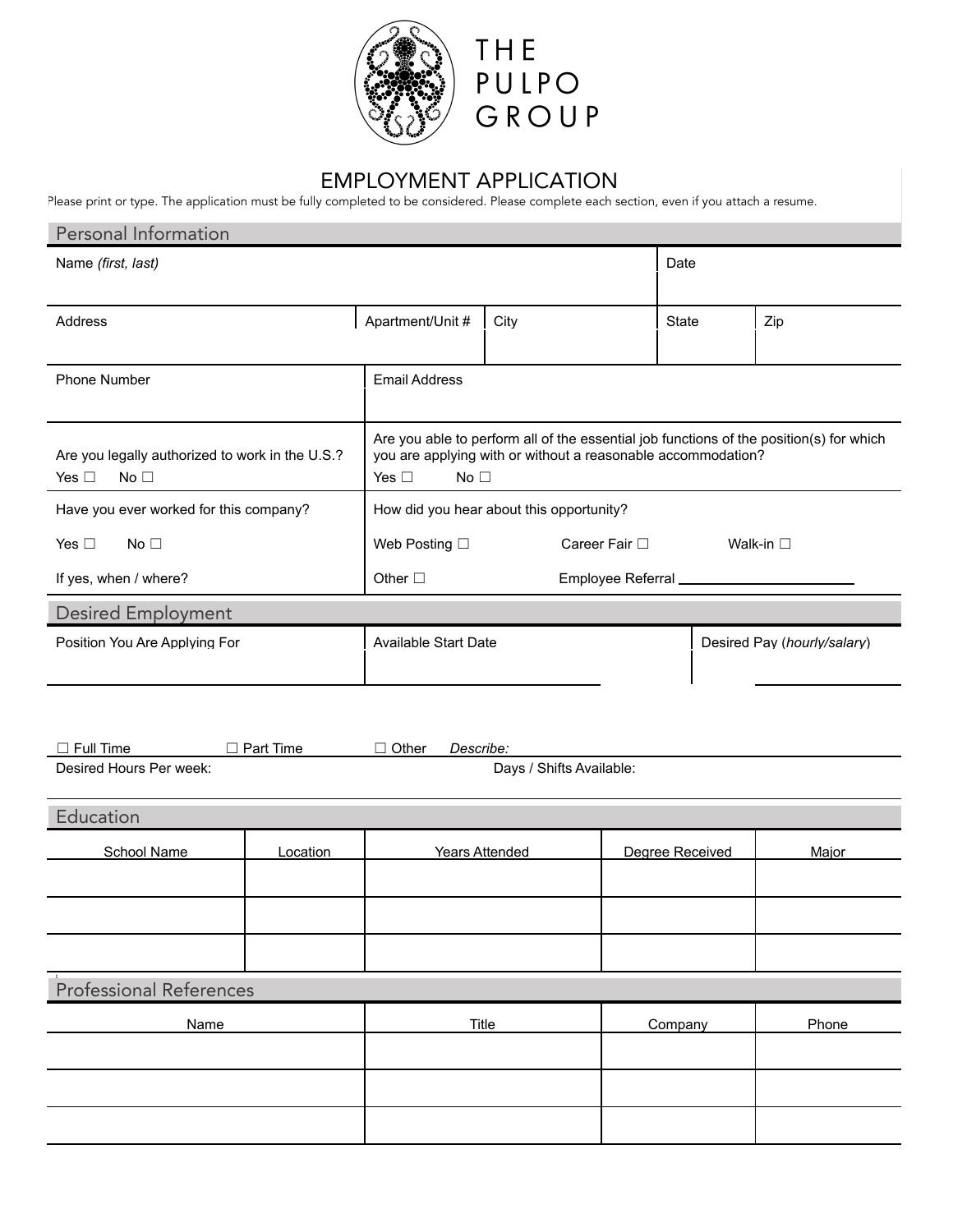| <b>Emergency Contact</b>                 |       |                          |  |                                 |                |  |
|------------------------------------------|-------|--------------------------|--|---------------------------------|----------------|--|
| Name                                     | Phone |                          |  | Relationship                    |                |  |
|                                          |       |                          |  |                                 |                |  |
| <b>Employment History</b>                |       |                          |  |                                 |                |  |
| Employer (1)                             |       | Job Title                |  |                                 | Dates Employed |  |
|                                          |       |                          |  |                                 |                |  |
| Phone                                    |       | <b>Starting Pay Rate</b> |  | <b>Ending Pay Rate</b>          |                |  |
|                                          |       |                          |  |                                 |                |  |
| Address                                  |       | City                     |  | State                           | Zip            |  |
|                                          |       |                          |  |                                 |                |  |
|                                          |       |                          |  |                                 |                |  |
| Name of Supervisor                       |       | Title                    |  | May we contact your supervisor? |                |  |
|                                          |       |                          |  | Yes $\Box$ No $\Box$            |                |  |
| Description of Duties & Responsibilities |       |                          |  |                                 |                |  |
|                                          |       |                          |  |                                 |                |  |
| Reason for Leaving                       |       |                          |  |                                 |                |  |
|                                          |       |                          |  |                                 |                |  |
| Employer (2)                             |       | Job Title                |  |                                 | Dates Employed |  |
|                                          |       |                          |  |                                 |                |  |
| Work Phone                               |       | <b>Starting Pay Rate</b> |  | <b>Ending Pay Rate</b>          |                |  |
|                                          |       |                          |  |                                 |                |  |
| Address                                  |       | City                     |  | State                           | Zip            |  |
|                                          |       |                          |  |                                 |                |  |
|                                          |       | Title                    |  | May we contact your supervisor? |                |  |
| Name of Supervisor                       |       |                          |  |                                 |                |  |
| Description of Duties & Responsibilities |       |                          |  | Yes $\Box$ No $\Box$            |                |  |
|                                          |       |                          |  |                                 |                |  |
|                                          |       |                          |  |                                 |                |  |
| Reason for Leaving                       |       |                          |  |                                 |                |  |
|                                          |       |                          |  |                                 |                |  |
| Employer (3)                             |       | Job Title                |  |                                 | Dates Employed |  |
|                                          |       |                          |  |                                 |                |  |
| Work Phone                               |       | <b>Starting Pay Rate</b> |  | <b>Ending Pay Rate</b>          |                |  |
|                                          |       |                          |  |                                 |                |  |
| Address                                  |       | City                     |  | State                           | Zip            |  |
|                                          |       |                          |  |                                 |                |  |
| Name of Supervisor                       |       | Title                    |  | May we contact your supervisor? |                |  |
|                                          |       |                          |  | Yes $\Box$ No $\Box$            |                |  |
| Description of Duties & Responsibilities |       |                          |  |                                 |                |  |
|                                          |       |                          |  |                                 |                |  |
| Reason for Leaving                       |       |                          |  |                                 |                |  |
|                                          |       |                          |  |                                 |                |  |
|                                          |       |                          |  |                                 |                |  |